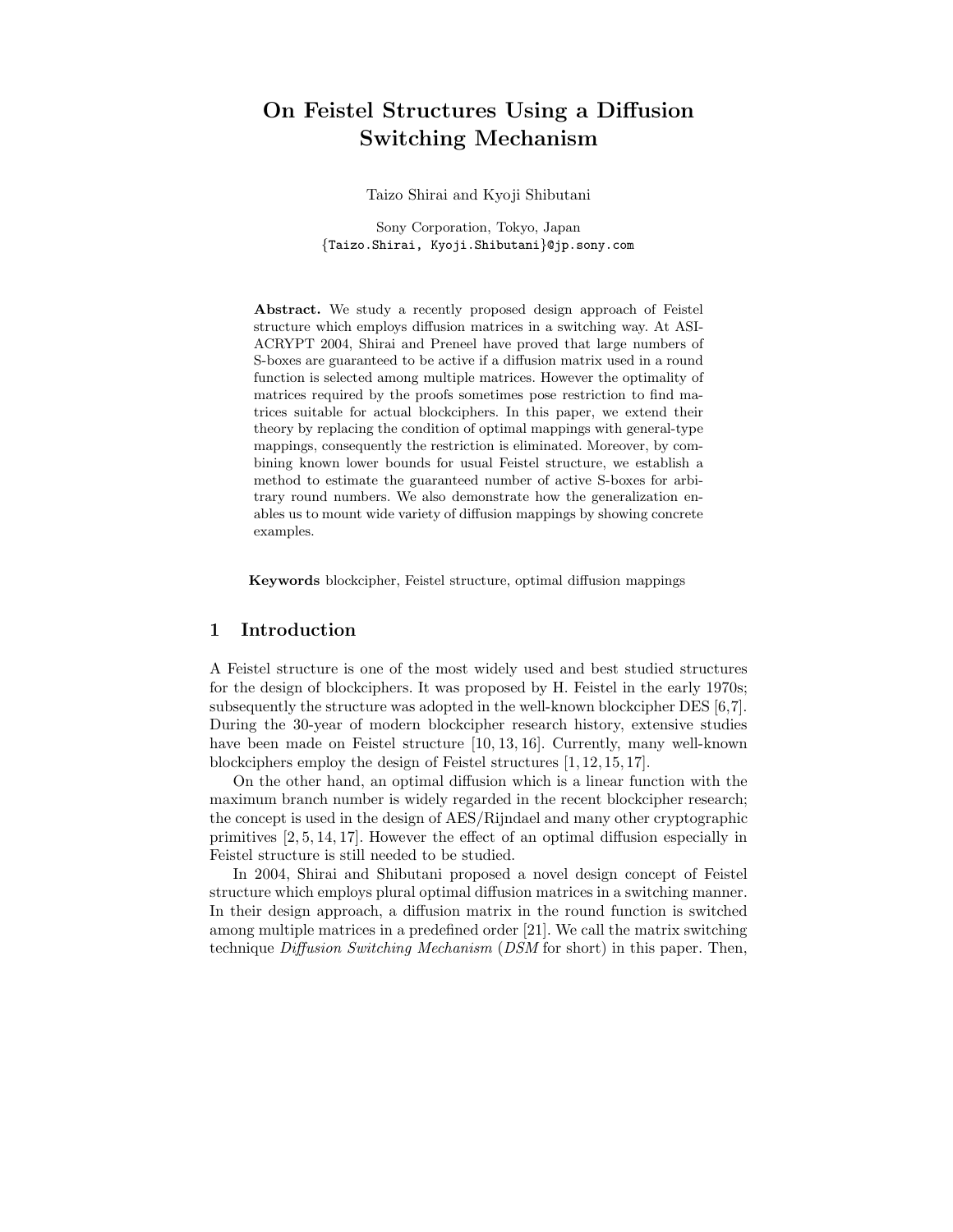Shirai and Preneel has first shown the theoretical explanation of the effects of the DSM [19]. They proved that the immunity against both differential and linear cryptanalysis would be strengthened due to the fact that difference and linear mask cancellation in characteristics caused by a small number of active S-boxes will never occur.

The theory of the DSM opened a new line of research on the Feistel structure. However the optimality condition for matrices in their result sometimes pose restriction to find various matrices suitable for actual blockciphers. For example, our experimental result showed that there are no  $8 \times 8$  matrices over  $GF(2^8)$ satisfying both the optimality and certain practically favorable conditions.

In this paper, we generalize the DSM theory by eliminating the conditions of diffusion mappings. This generalization enables us to estimate the guaranteed number of active S-boxes for any types of diffusion mappings if we get knowledge of branch numbers of the mappings. Let a minimum differential branch number among all diffusion matrices used in the Feistel structure be  $B_1^D$ , and let a smallest differential and a linear branch number of diffusion matrices composed of two alternate (i.e. *i*-th and  $i + 2$ -th) rounds be  $B_2^D, B_2^L$ , respectively, and three alternate  $(i, i + 2, i + 4$ -th) rounds differential branch number be  $B_3^D$ . Then, we prove novel extended result on the numbers of active S-boxes such that  $R(B_1^D+B_2^D)$  differential active S-boxes for 6R-round,  $R(2B_1^D+B_3^D)$  for 9R-round and  $RB_2^L$  linear active S-boxes for 3R-round are theoretically guaranteed.

In addition, we show how to estimate the lower bound of number of active S-boxes for arbitrary number of rounds. Kanda has already shown the results on lower bound of the number of active S-boxes for single matrix based ordinary Feistel structure [9]. By combining our results and Kanda's results, lower bounds for any number of rounds can be calculated in a simple manner. Consequently, we can make use of the proved lower bounds for designing Feistel ciphers which hold desirable expected immunity against differential attack and linear attack [4]. We also confirm effects of the generalization by showing concrete example  $8 \times 8$ matrices for a 128-bit block Feistel structure.

This paper is organized as follows: in Sect. 2, we introduce some definitions used in this paper. Previous works including *ODM-MR design* approach are shown in Sect. 3. We prove in Sect. 4 the extended theorems regarding Diffusion Switching Mechanism (DSM for short) as our main contribution. In Sect. 5, we discuss the new design approach by presenting some examples and numerical values. Finally Sect. 6 concludes the paper.

# 2 Preliminaries

In this paper, we treat a typical type of Feistel structure, which is called a balanced Feistel. It is defined as follows [16].

#### Definition 1. (Balanced Feistel structure)

Let b be a block size,  $r$  be a number of rounds, and  $k$  be a size of round key. Let  $k_i \in \{0,1\}^k$   $(1 \leq i \leq r)$  be round keys provided by a certain key scheduling algorithm and  $x_i \in \{0,1\}^{b/2}$  be intermediate data, and let  $F_i: \{0,1\}^{b/2} \times$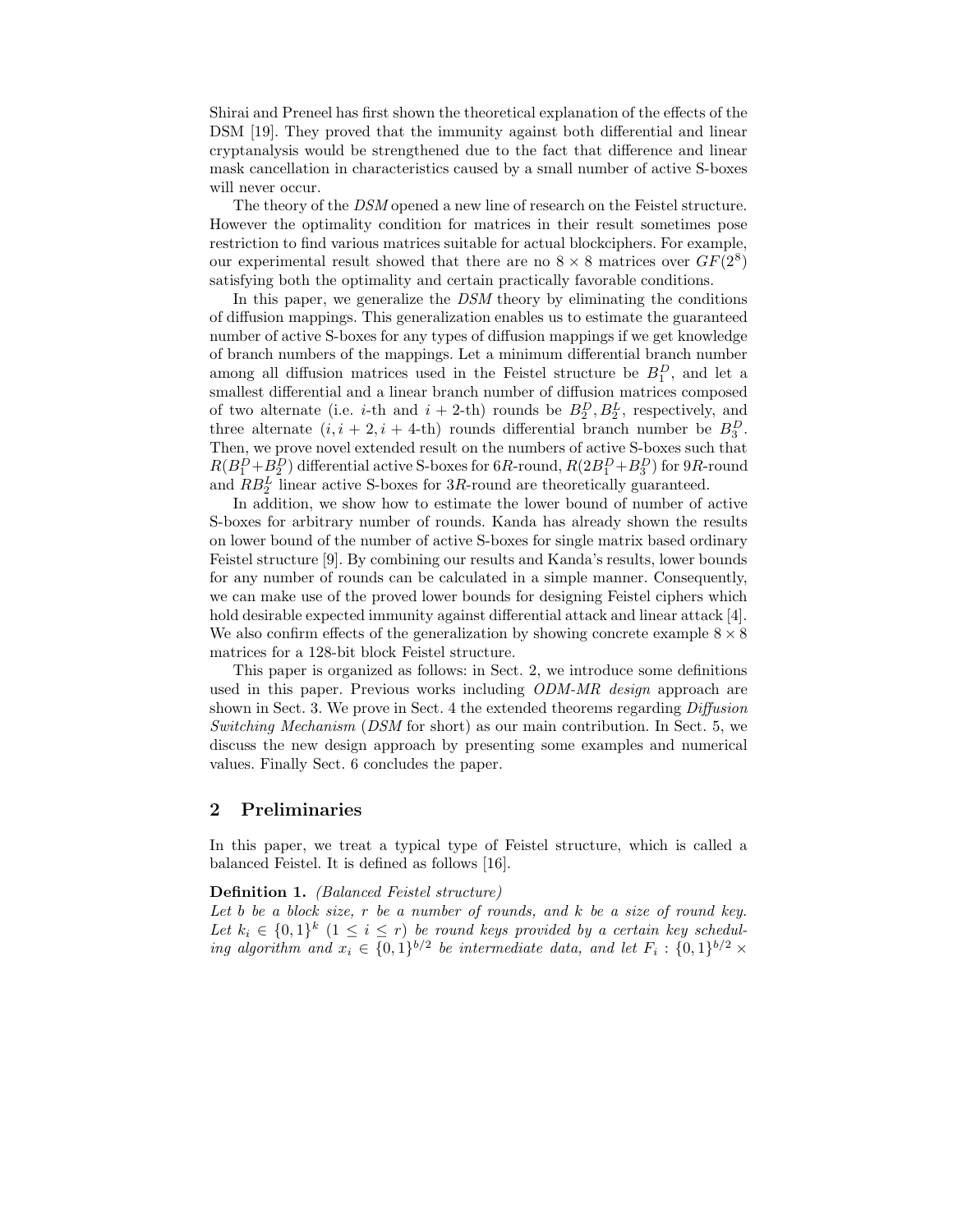$\{0,1\}^k \to \{0,1\}^{b/2}$  be an F-function at the *i*-th round. The algorithm of a balanced Feistel structure is defined as : (1) Input  $x_0, x_1 \in \{0, 1\}^{b/2}$ , (2) Calculate  $x_{i+1} = F_i(x_i, k_i) \oplus x_{i-1} \ (1 \leq i \leq r), \ (3) \ Output \ x_r, x_{r+1} \in \{0, 1\}^{b/2}.$ 

Then we define SP-type F-functions which are special constructions of a Ffunction  $[9, 18]$ .

#### Definition 2. (SP-type F-functions)

Let a length of a round key  $k = b/2$ . Let m be the number of S-boxes in a round, and n be the size of the S-boxes, with  $mn = b/2$ . Let  $s_{i,j} : \{0,1\}^n \rightarrow \{0,1\}^n$ be the j-th S-box in the i-th round, and let  $S_i: \{0,1\}^{b/2} \rightarrow \{0,1\}^{b/2}$  be the function generated by concatenating m S-boxes in parallel in the *i*-th round. Let  $P_i: \{0,1\}^{b/2} \to \{0,1\}^{b/2}$  be the linear Boolean function. Then SP-type Ffunctions are defined as  $F_i(x_i, k_i) = P_i(S_i(x_i \oplus k_i)).$ 

Note that we denote the intermediate variables  $z_i = S_i(x_i \oplus k_i)$  in this paper.

#### Definition 3.  $((m, n, r)$ -SPFS)

An  $(m, n, r)$ -SPFS is defined as an r-round Feistel structure with SP-type round function using m n-bit S-boxes, and for which all  $s_{i,j}$ ,  $P_i$  are bijective. An mn  $\times$ mn matrix  $M_i$   $(1 \leq i \leq r)$  over  $GF(2)$  denotes a matrix representation of a linear Boolean function  $P_i$  where  $P_i(x) = M_i x$ .

*Remark 1.* Because of the bijectivity of S-boxes and linear function P in  $(m, n, r)$ -SPFS, all F-functions are bijective.

We also give definitions of bundle weight and branch number [5].

Definition 4. (bundle weight) Let  $x \in \{0,1\}^{pn}$  represented as  $x = [x_0x_1 \dots x_{p-1}]$  where  $x_i \in \{0,1\}^n$ , then the bundle weight  $w_n(x)$  is defined as

$$
w_n(x) = \sharp\{x_i | x_i \neq 0\} .
$$

#### Definition 5. (Branch Number)

Let  $P: \{0,1\}^{pn} \rightarrow \{0,1\}^{qn}$ . The branch number of P is defined as

$$
\mathcal{B}r_n(P) = \min_{a \neq 0} \{w_n(a) + w_n(P(a))\} .
$$

Remark 2. The maximum branch number is  $\mathcal{B}r_n(P) = q+1$ . If a linear function has a maximum branch number, it is called an **optimal diffusion mapping** [2]. It is known that an optimal diffusion mapping can be obtained from maximum distance separable (MDS) codes [5].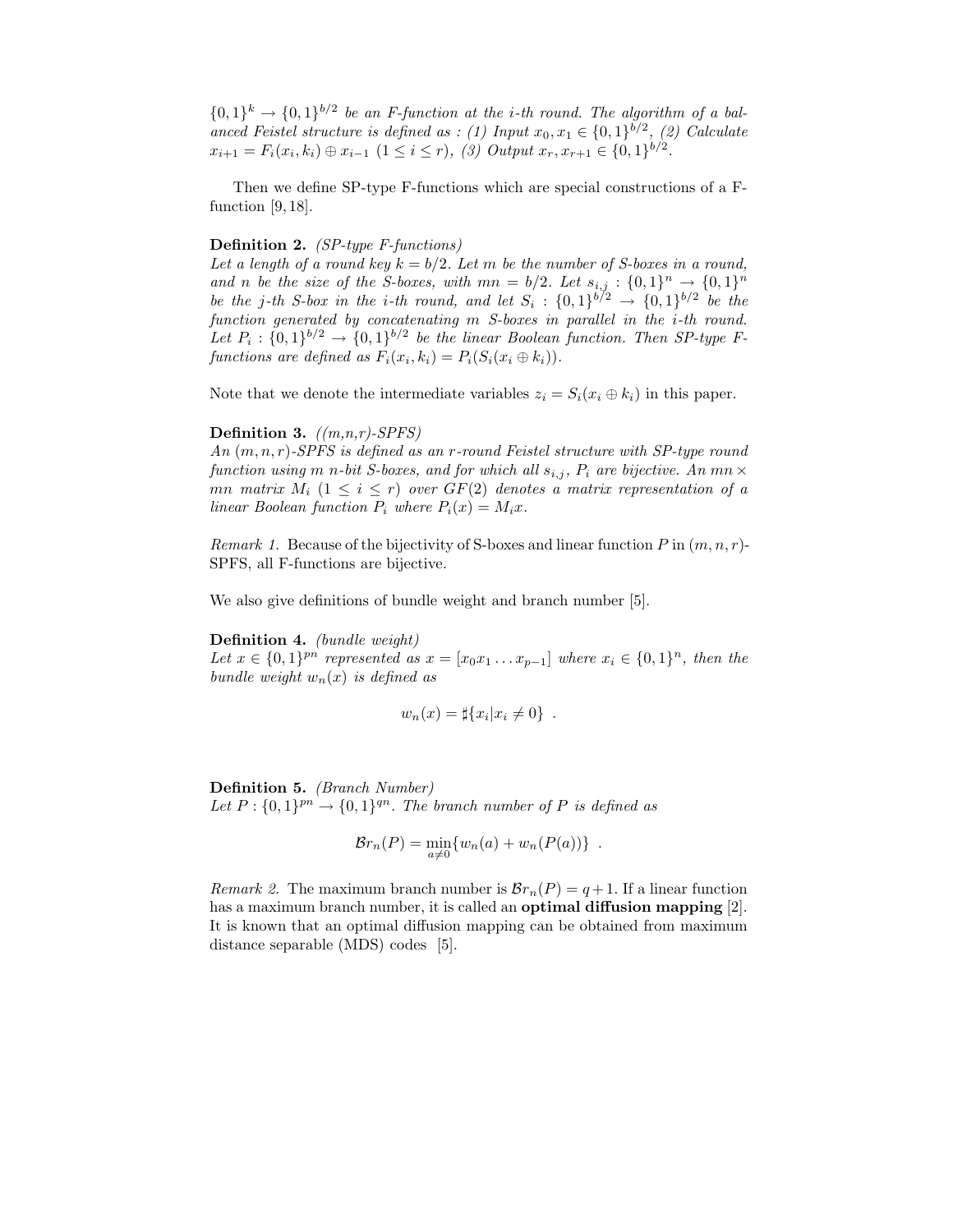# 3 Previous Work

The precise estimation of the lower bound of the number of active S-boxes of blockciphers has been known as one of the practical means to evaluate strength of ciphers, because the lower bound can be used to estimate weight distributions of differential and linear characteristics  $[1,3,5,9,11,18]$ . It is shown that the weight distribution is connected with the bound of the expected differential probability or the linear hull probability by Daemen and Rijmen [4].

Recently, Shirai and Preneel proved the following corollary which can be used to estimate the lower number of active S-boxes of a specially designed Feistel structure [19, 21].

**Definition 6.** Let p be a positive integer, and A, B be  $p \times p$  square matrices. Then  $[A|B]$  denotes a  $p \times 2p$  matrix obtained by concatenating A and B. Similarly, the three matrices case is defined for  $[A|B|C]$ .

**Corollary 1.** Let E be an  $(m,n,r)$ -SPFS blockcipher where  $r \geq 6$ . If  $[M_i|M_{i+2}|M_{i+4}]$  and  $[{}^tM_j^{-1}|{}^tM_{j+2}^{-1}]$  are optimal diffusion mappings for any  $i,j$  $(1 \leq i \leq r-4, 1 \leq j \leq r-2)$ , respectively, any 3R consecutive rounds  $(R \geq 2)$ in E guarantee at least  $R(m + 1)$  differential and linear active S-boxes.

The design approach is called ODM-MR (Optimal Diffusion Mappings across Multiple Rounds) design approach. To apply the corollary to practical Feistel structures, we need to use at least three different matrices [19]. For example, let  $A_0, A_1, A_2$  be the matrices which satisfy the following conditions.

- 1. Choose  $nm \times nm$  matrices  $A_0, A_1, A_2$  over  $GF(2)$  satisfying the following optimal diffusion conditions:
	- (a)  $\mathcal{B}r_n([A_0|A_1|A_2]) = m + 1$
- (b)  $\mathcal{B}r_n([{}^tA_0^{-1}|{}^tA_1^{-1}]) = \mathcal{B}r_n([{}^tA_1^{-1}|{}^tA_2^{-1}]) = \mathcal{B}r_n([{}^tA_2^{-1}|{}^tA_0^{-1}]) = m+1$ 2. Set these three matrices as  $M_{2i+1} = M_{2r-2i} = A_{i \mod 3}$ , for  $0 \le i < r$  in an 2r-round Feistel structure  $(m, n, 2r)$ -SPFS (Fig.1).



Fig. 1. Example Allocation of Matrices  $A_0, A_1, A_2$ 

The corollary states that the  $(m, n, 2r)$ -SPFS with the above settings guarantees  $2(m+1)$ ,  $3(m+1)$  and  $4(m+1)$  differential and linear active S-boxes in 6, 9 and 12 consecutive rounds, respectively. Fig. 2 illustrates the statement.

In this way, using multiple diffusion matrices in a switching way for round functions makes Feistel structure stronger against differential attack and linear attack. In this paper, we call the new design concept a Diffusion Switching Mechanism (DSM) in general. From now on, we will extend the DSM to treat not only optimal diffusion matrices but also any general type matrices.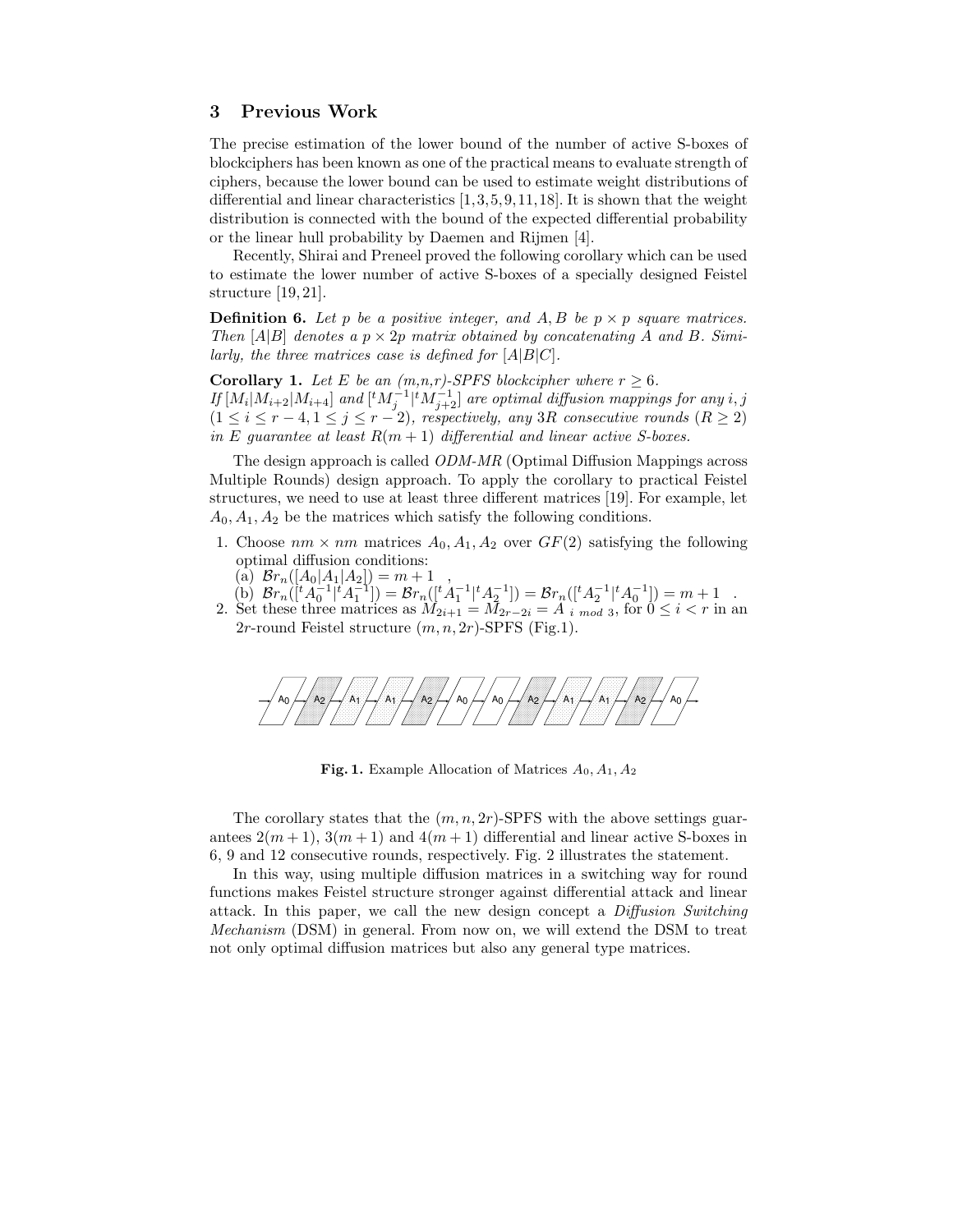

Fig. 2. Guaranteed Active S-boxes by ODM-MR design

# 4 DSM for General Matrices

In this section, we show the extended theory of the DSM theoretically<sup>1</sup>. The following two subsections are devoted to proving three theorems. To ease the proofs, we first introduce an additional definition.

Definition 7. Consider differential characteristics or linear characteristics. Let  $D_i$  and  $L_i$  denote the number of differential and linear active S-boxes in the i-th round, respectively. These values are determined by the differences  $\Delta x_i, \Delta z_i$  or by the linear masks  $\Gamma x_i, \Gamma z_i$ . Since all S-boxes are bijective, we have the following relations,

$$
D_i = w_n(\Delta x_i) = w_n(\Delta z_i) , \qquad L_i = w_n(\Gamma x_i) = w_n(\Gamma z_i) ,
$$

where  $w_n(\cdot)$  is the bundle weight as defined in Definition 4.

Remark 3. If we have a nonzero input difference for an  $(m, n, r)$ -SPFS, we obtain the following conditions:

(d0) 
$$
D_i = 0 \Rightarrow D_{i-2} \neq 0, D_{i-1} \neq 0, D_{i+1} \neq 0, D_{i+2} \neq 0
$$
,  
(d1)  $D_i = 0 \Rightarrow D_{i-1} = D_{i+1}$ .

Similarly, if a nonzero input mask is given, we have

$$
(l0) \quad L_i = 0 \Rightarrow L_{i-2} \neq 0, L_{i-1} \neq 0, L_{i+1} \neq 0, L_{i+2} \neq 0 ,(l1) \quad L_i = 0 \Rightarrow L_{i-1} = L_{i+1} .
$$

## 4.1 Proofs for the Lower Bound of Differential Active S-boxes

In this section we prove Theorem 1 and Theorem 2; the proof is based on three lemmata. Firstly we define a concept of minimum branch numbers for three types of matrices.

<sup>&</sup>lt;sup>1</sup> The composition of the extended version of proofs almost follows that of proofs for ODM-MR [19].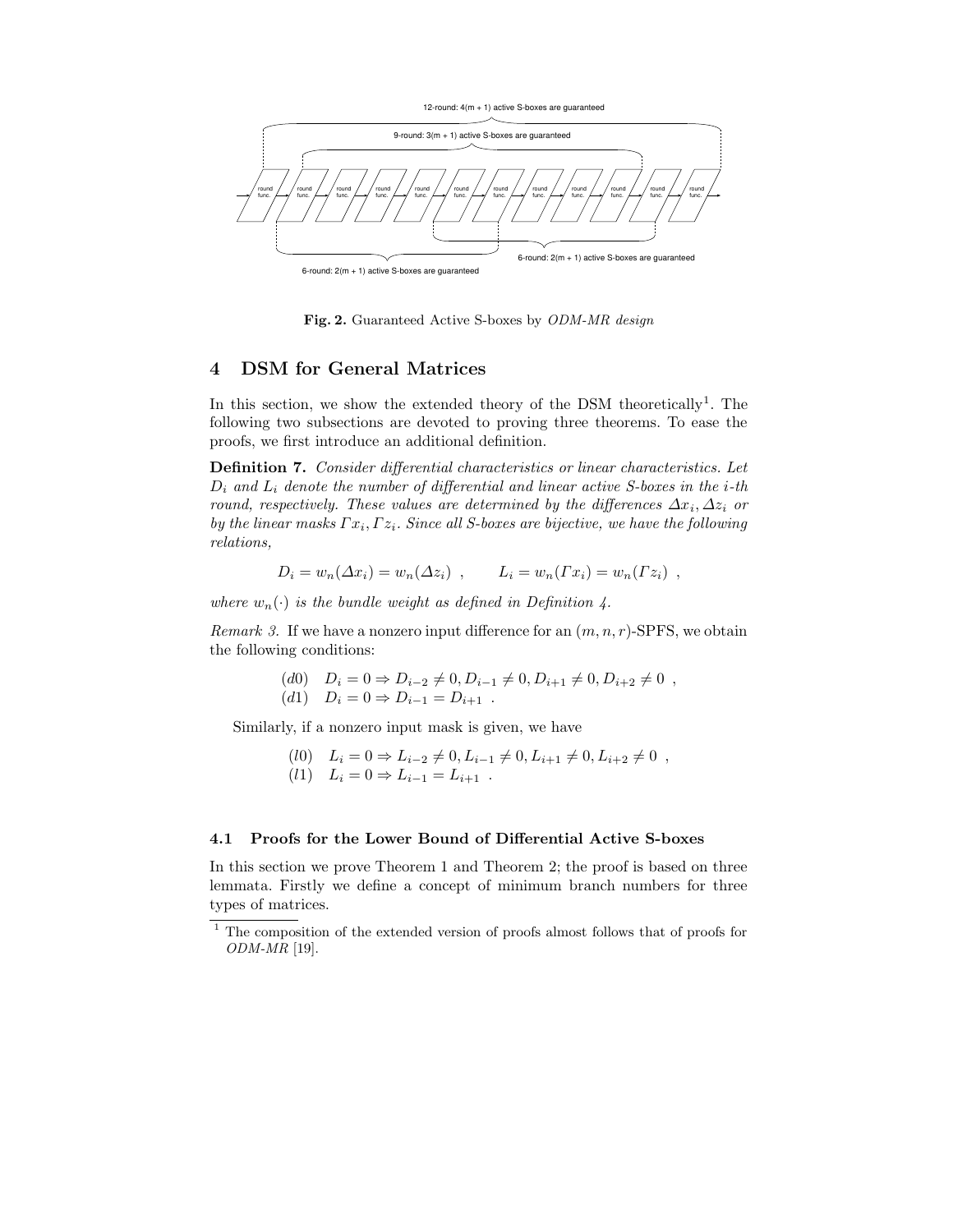**Definition 8.** For an  $(m, n, r)$ -SPFS, minimum branch numbers  $B_1^D$ ,  $B_2^D$  and  $B_3^D$  are defined as follows.

$$
B_1^D = \min_{1 \le i \le r} (\mathcal{B}r_n(M_i)) ,
$$
  
\n
$$
B_2^D = \min_{1 \le i \le r-2} (\mathcal{B}r_n([M_i|M_{i+2}])) ,
$$
  
\n
$$
B_3^D = \min_{1 \le i \le r-4} (\mathcal{B}r_n([M_i|M_{i+2}|M_{i+4}])) .
$$

Obviously, the following inequality holds.

$$
B_1^D \ge B_2^D \ge B_3^D \tag{1}
$$

Note that these values can be derived from any given set of diffusion mappings  $M_i$  (1  $\leq i \leq r$ ). Introducing these values into the proofs means that the constraint of optimal diffusion mappings will disappear. This is an essence of our generalization.

Firstly, Lemma 1 shows relations between  $D_i$  of  $(m, n, r)$ -SPFS and  $B_1^D$ .

**Lemma 1.** Let E be an  $(m, n, r)$ -SPFS blockcipher, then E has the following condition (d2).

$$
(d2) \quad D_{i+1} \neq 0 \Rightarrow D_i + D_{i+1} + D_{i+2} \geq B_1^D \; .
$$

*Proof.* From the relation between the differences  $\Delta z_{i+1}, \Delta x_i$  and  $\Delta x_{i+2}$  in a 3 consecutive rounds, we obtain the following equation.

$$
M_{i+1}\Delta z_{i+1} = \Delta x_i \oplus \Delta x_{i+2} .
$$

Since  $M_i$  has a branch number at least  $B_1^D$  we have

$$
w_n(\Delta z_{i+1}) \neq 0 \Rightarrow w_n(\Delta z_{i+1}) + w_n(\Delta x_i \oplus \Delta x_{i+2}) \geq B_1^D
$$
 (2)

Eq. (2) and the inequality  $w_n(\Delta x_i)+w_n(\Delta x_{i+2}) \geq w_n(\Delta x_i+\Delta x_{i+2})$  yield (d2).  $\Box$ 

Remark 4. By combining Remark 3 and  $(d2)$ , we obtain additional underlying conditions  $(d3)$  and  $(d4)$ .

(d3) 
$$
D_i = 0 \Rightarrow D_{i+1} + D_{i+2} \ge B_1^D
$$
,  
(d4)  $D_{i+2} = 0 \Rightarrow D_i + D_{i+1} \ge B_1^D$ .

Eq.  $(d3)$  and  $(d4)$  mean that if a k-th round has no active S-boxes, any 2 consecutive rounds next to the k-th round always contain more than  $B_1^D$  active S-boxes.

Next, we show the property of  $(m, n, r)$ -SPFS for two matrices case.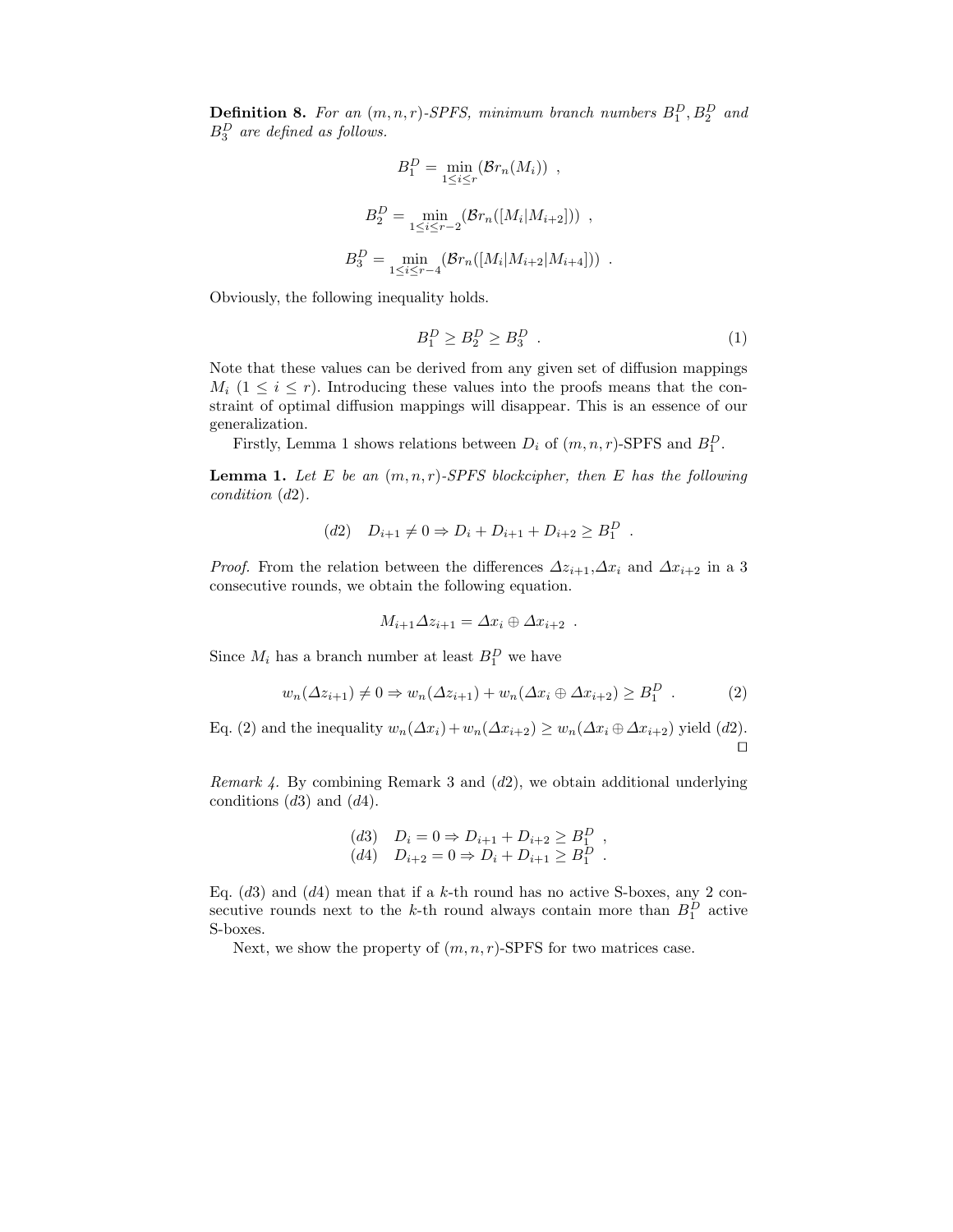**Lemma 2.** Let E be an  $(m, n, r)$ -SPFS blockcipher, E has the following conditions  $(d5)$ ,  $(d6)$ .

(d5) 
$$
D_{i+4} = 0 \Rightarrow D_i + D_{i+1} + D_{i+3} \ge B_2^D
$$
,  
(d6)  $D_i = 0 \Rightarrow D_{i+1} + D_{i+3} + D_{i+4} \ge B_2^D$ .

Proof. From the relation between 5-round differences,

$$
M_{i+1}\Delta z_{i+1}\oplus M_{i+3}\Delta z_{i+3}=\Delta x_i\oplus \Delta x_{i+4} .
$$

Then,

$$
[M_{i+1}|M_{i+3}]\begin{pmatrix}\Delta z_{i+1}\\ \Delta z_{i+3}\end{pmatrix} = \Delta x_i \oplus \Delta x_{i+4} .
$$

Since  $[M_{i+1}|M_{i+3}]$  has a branch number at least  $B_2^D$ , and from Remark 3, we see that  $w_n(\Delta z_{i+1}) = 0$  and  $w_n(\Delta z_{i+3}) = 0$  will never occur simultaneously, we obtain

$$
w_n(\Delta z_{i+1}) + w_n(\Delta z_{i+3}) + w_n(\Delta x_i \oplus \Delta x_{i+4}) \ge B_2^D
$$

.

Assuming the cases  $\Delta x_i = 0$  or  $\Delta x_{i+4} = 0$ , we directly obtain (d5) and (d6).  $\Box$ 

By using the previously obtained conditions  $(d0)-(d6)$ , we show the following theorem for differential active S-boxes.

**Theorem 1.** Let E be an  $(m, n, r)$ -SPFS blockcipher, any 6 consecutive rounds in E guarantee at least  $B_1^D + B_2^D$  differential active S-boxes.

Proof. Consider the total number of active S-boxes in 6 consecutive rounds from the i-th round,

$$
\sum_{k=i}^{i+5} D_k = D_i + D_{i+1} + D_{i+2} + D_{i+3} + D_{i+4} + D_{i+5}.
$$

If  $D_{i+1} \neq 0$  and  $D_{i+4} \neq 0$ , the condition (d2) guarantees that  $D_i+D_{i+1}+D_{i+2} \geq$  $B_1^D$  and  $D_{i+3} + D_{i+4} + D_{i+5} \ge B_1^D$ . Therefore we obtain  $\sum_{k=i}^{i+5} D_k \ge 2B_1^D$ . If  $D_{i+1} = 0$ ,

$$
\sum_{k=i}^{i+5} D_k = D_i + D_{i+2} + D_{i+3} + D_{i+4} + D_{i+5} .
$$

From  $(d1)$ ,

$$
\sum_{k=i}^{i+5} D_k = 2 \cdot D_{i+2} + D_{i+3} + D_{i+4} + D_{i+5}
$$
  
=  $(D_{i+2} + D_{i+3}) + (D_{i+2} + D_{i+4} + D_{i+5})$ .

From  $(d3)$  and  $(d6)$ ,

$$
\sum_{k=i}^{i+5} D_k \ge B_1^D + B_2^D .
$$

The case of  $D_{i+4} = 0$  is proved similarly from (d1), (d4) and (d5). Combining with  $(1)$ , we have shown that any 6 consecutive rounds in E guarantee at least  $B_1^D + B_2^D$  differential active S-boxes.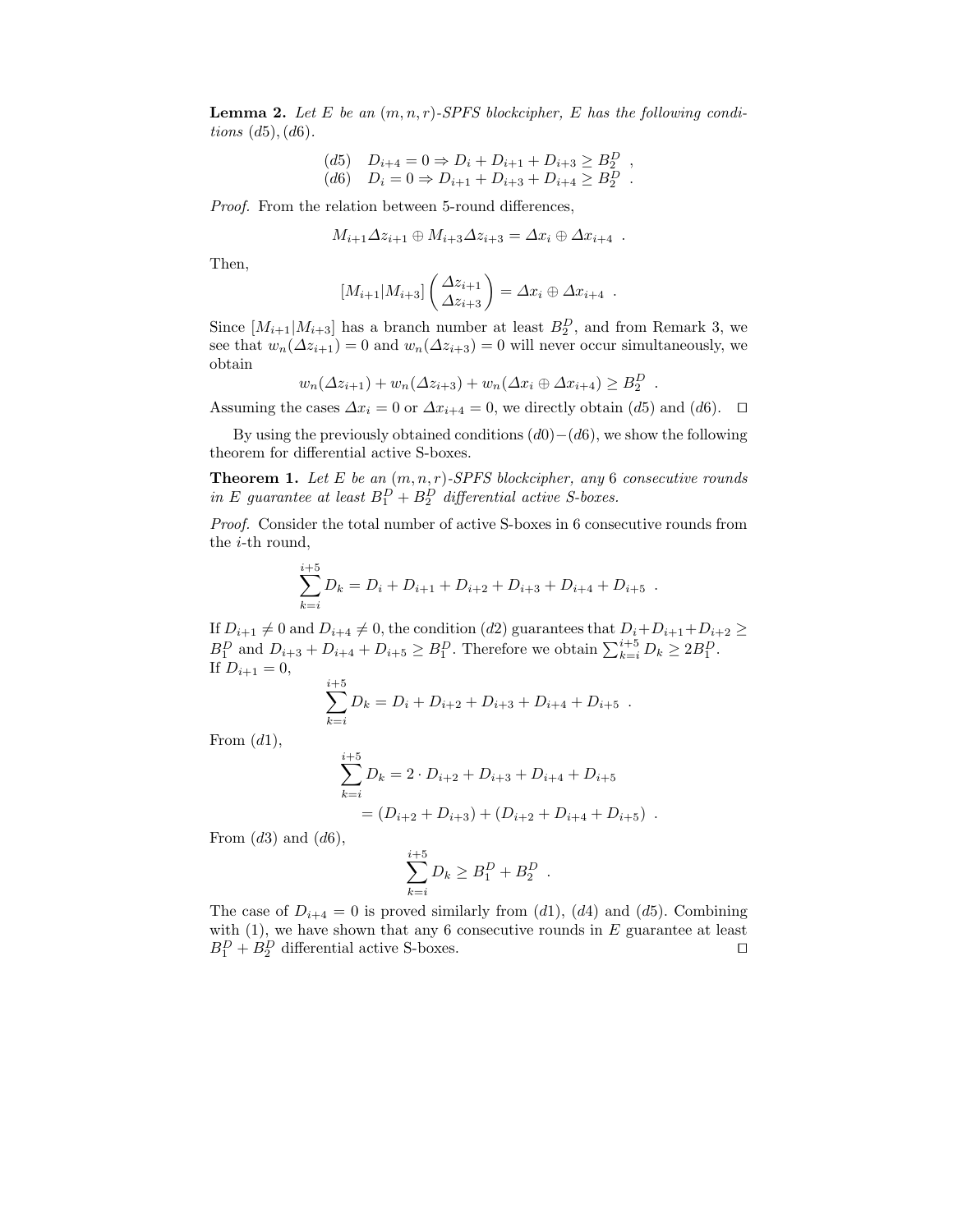Immediately, we obtain the following corollary.

**Corollary 2.** Let E be an  $(m, n, r)$ -SPFS blockcipher. Any 6R consecutive rounds in E guarantee at least  $R(B_1^D + B_2^D)$  differential active S-boxes.

The result is compatible with *ODM-MR* by substituting  $m + 1$  for  $B_1^D$  and  $B_2^D$ . Next, we show the property of  $(m, n, r)$ -SPFS for three matrices case.

**Lemma 3.** Let E be an  $(m, n, r)$ -SPFS blockcipher. E satisfies the following condition (d7).

$$
(d7) \quad D_i = D_{i+6} = 0 \Rightarrow D_{i+1} + D_{i+3} + D_{i+5} \ge B_3^D \; .
$$

Proof. First, from the difference relation in 7 consecutive rounds, we obtain

$$
M_{i+1}\Delta z_{i+1}\oplus M_{i+3}\Delta z_{i+3}\oplus M_{i+5}\Delta z_{i+5}=\Delta x_i\oplus \Delta x_{i+6}.
$$

Then,

$$
[M_{i+1}|M_{i+3}|M_{i+5}] \begin{pmatrix} \Delta z_{i+1} \\ \Delta z_{i+3} \\ \Delta z_{i+5} \end{pmatrix} = \Delta x_i \oplus \Delta x_{i+6} .
$$

Since  $[M_{i+1}|M_{i+3}|M_{i+5}]$  has a branch number at least  $B_3^D$ , and from Remark 3,  $w_n(\Delta z_{i+1}), w_n(\Delta z_{i+3}),$  and  $w_n(\Delta z_{i+5})$  cannot be simultaneously 0, we get that

$$
w_n(\Delta z_{i+1}) + w_n(\Delta z_{i+3}) + w_n(\Delta z_{i+5}) + w_n(\Delta x_i \oplus \Delta x_{i+6}) \geq B_3^D.
$$

By assuming  $\Delta x_i = 0$  and  $\Delta x_{i+6} = 0$ , we derive the condition (d7).

From the additional condition  $(d7)$ , we derive the following theorem.

**Theorem 2.** Let E be an  $(m, n, r)$ -SPFS blockcipher. Any 9 consecutive rounds in E guarantee at least  $2B_1^D + B_3^D$  differential active S-boxes.

Proof. Consider the total number of active S-boxes in 9 consecutive rounds,

$$
\sum_{k=i}^{i+8} D_k = D_i + D_{i+1} + D_{i+2} + D_{i+3} + D_{i+4} + D_{i+5} + D_{i+6} + D_{i+7} + D_{i+8}.
$$

If  $D_{i+1} \neq 0$  then  $D_i + D_{i+1} + D_{i+2} \geq B_1^D$  from (d2), and Lemma 1 guarantees that the sum of the remaining 6 consecutive rounds  $\sum_{k=i+3}^{i+8} D_k \geq B_1^D + B_2^D$ . Consequently  $\sum_{k=i}^{i+8} D_k \ge 2B_1^D + B_2^D$ . Similarly, if  $D_{i+7} \ne 0$ , at least  $2B_1^D + B_2^D$ active S-boxes are guaranteed.

If  $D_{i+1} = D_{i+7} = 0$ , we obtain

 $\cdot$   $\cdot$ 

$$
\sum_{k=i}^{i+8} D_k = D_i + D_{i+2} + D_{i+3} + D_{i+4} + D_{i+5} + D_{i+6} + D_{i+8} .
$$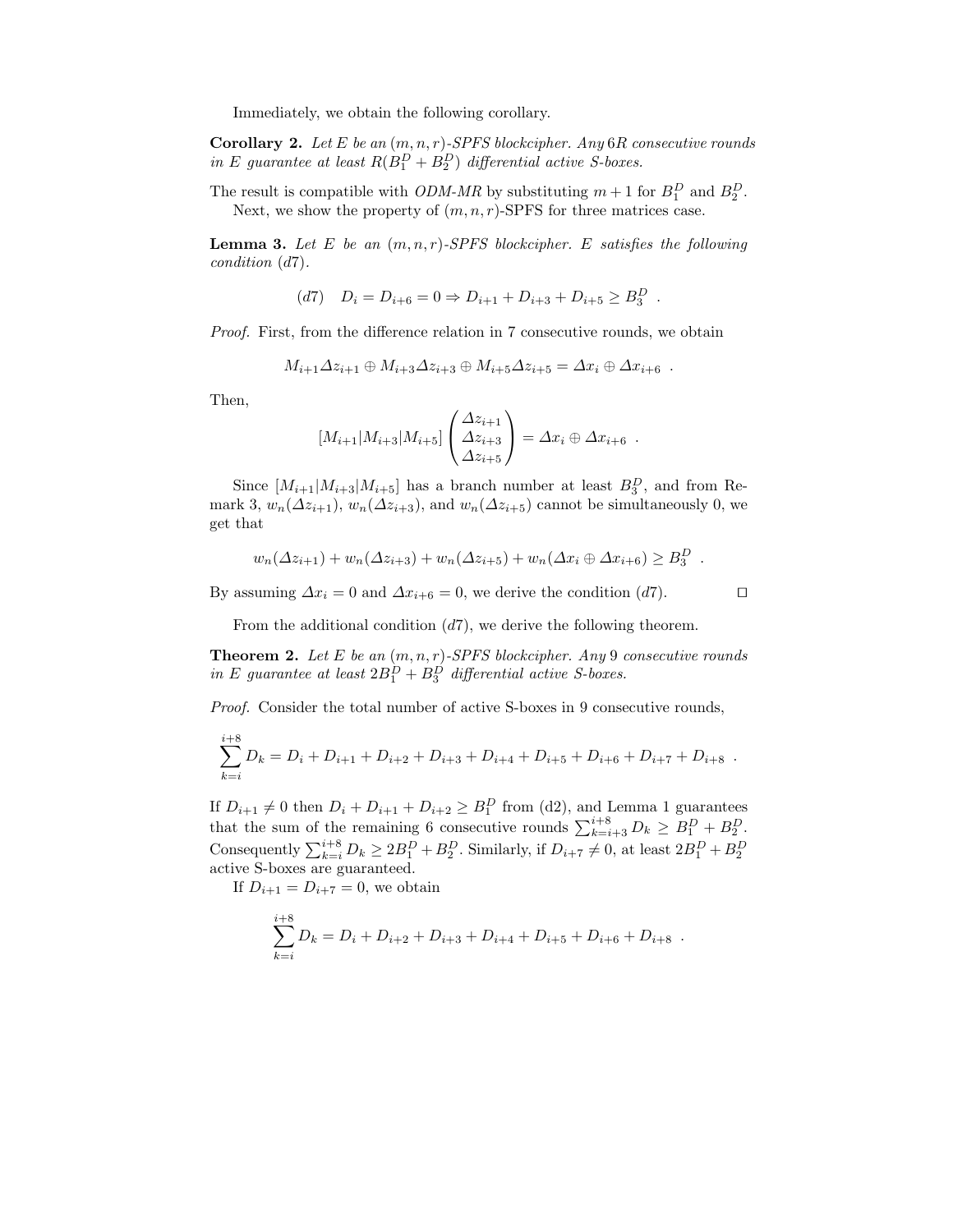From  $(d1)$ ,

$$
\sum_{k=i}^{i+8} D_k = 2 \cdot D_{i+2} + D_{i+3} + D_{i+4} + D_{i+5} + 2 \cdot D_{i+6}
$$
  
=  $(D_{i+2} + D_{i+3}) + (D_{i+2} + D_{i+4} + D_{i+6}) + (D_{i+5} + D_{i+6})$ .

From  $(d3)$ ,  $(d7)$  and  $(d4)$ ,

$$
\sum_{k=i}^{i+8} D_k \ge B_1^D + B_3^D + B_1^D = 2B_1^D + B_3^D.
$$

Combining with  $(1)$ , we have shown that any 9 consecutive rounds in  $E$  guarantee at least  $2B_1^D + B_3^D$  differential active S-boxes.

Immediately, we obtain the following corollary.

Corollary 3. Let E be an  $(m, n, r)$ -SPFS blockcipher. Any 9R consecutive rounds in E guarantee at least  $R(2B_1^D + B_3^D)$  differential active S-boxes.

The result is compatible with *ODM-MR* by substituting  $m + 1$  for  $B_1^D$  and  $B_3^D$ .

#### 4.2 Proofs for the Lower Bound of Linear Active S-boxes

In this subsection, we will show the proof of the guaranteed number of linear active S-boxes of  $(m, n, r)$ -SPFS.

**Definition 9.** For an  $(m, n, r)$ -SPFS, minimum branch number  $B_2^L$  is defined as follows.

$$
B_2^L = \min_{1 \le i \le r-2} (\mathcal{B}r_n([{}^t M_i^{-1} | {}^t M_{i+2}^{-1}])) .
$$

**Theorem 3.** Let E be an  $(m, n, r)$ -SPFS blockcipher. Any 3 consecutive rounds in E has at least  $B_2^L$  linear active S-boxes.

Proof. From the 3-round linear mask relation,

$$
\Gamma x_{i+1} = {}^{t} M_i^{-1} \Gamma z_i \oplus {}^{t} M_{i+2}^{-1} \Gamma z_{i+2} .
$$

Then,

$$
\Gamma x_{i+1} = [{}^t M_i^{-1} | {}^t M_{i+2}^{-1}] \begin{pmatrix} \Gamma z_i \\ \Gamma z_{i+2} \end{pmatrix} .
$$

Since  $\left[ {}^{t}M_{i}^{-1} | {}^{t}M_{i+2}^{-1} \right]$  has a branch number at least  $B_{2}^{L}$ , and from Remark 3,  $w_n(\Gamma z_i)$  and  $w_n(\Gamma z_{i+2})$  cannot be simultaneously 0, we obtain

$$
w_n(\Gamma z_i) + w_n(\Gamma x_{i+1}) + w_n(\Gamma z_{i+2}) \ge B_2^L.
$$

By using the notion of  $L_i$ , this implies,

$$
(l1) \quad L_i + L_{i+1} + L_{i+2} \ge B_2^L \; .
$$

 $\Box$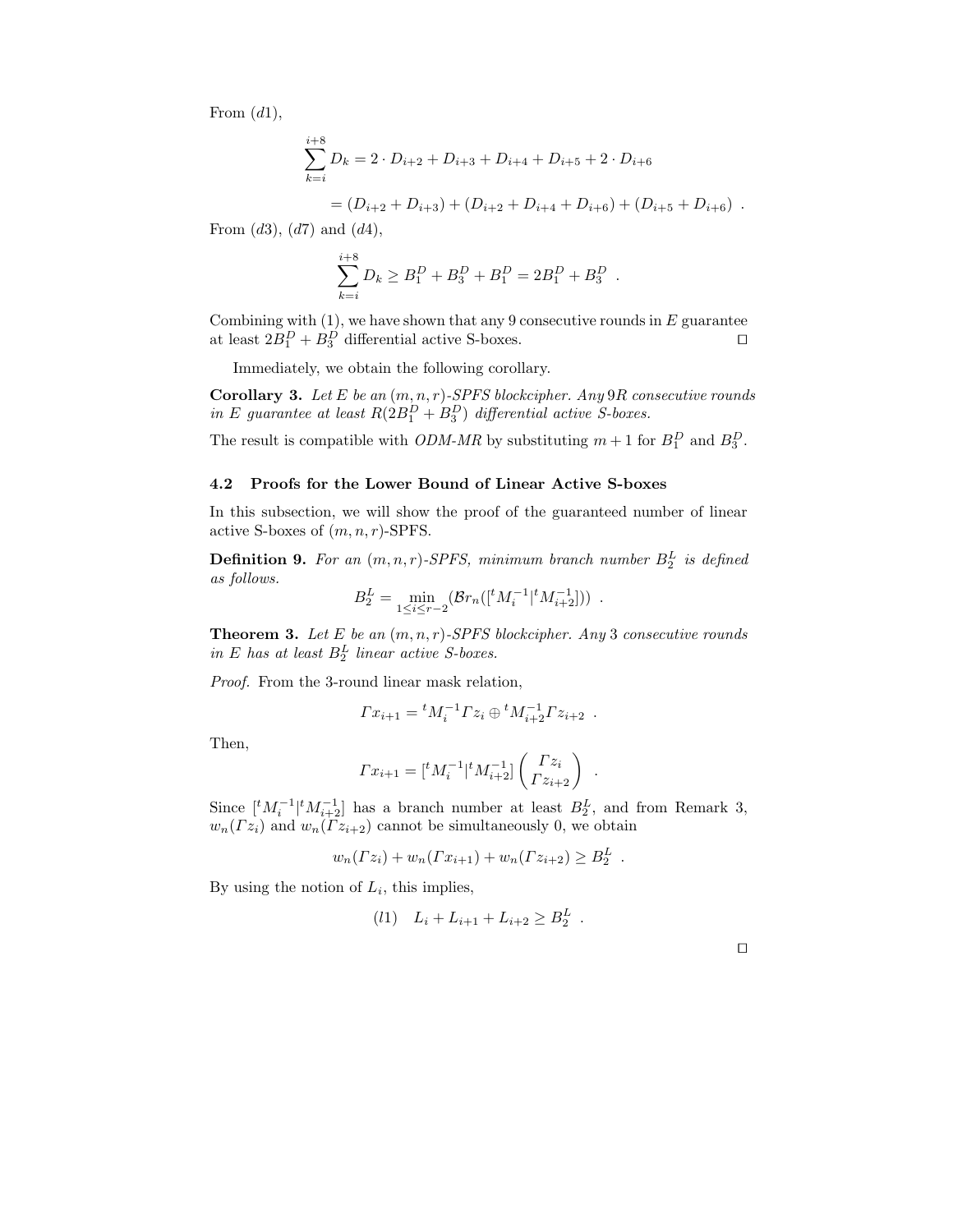As a result, we obtain the following corollary.

**Corollary 4.** Let E be an  $(m, n, r)$ -SPFS blockcipher. Any 3R consecutive rounds in E guarantee at least  $RB_2^L$  linear active S-boxes.

The result is compatible with *ODM-MR* by substituting  $m + 1$  for  $B_2^L$  in the corollary 1.

#### 5 Discussion

#### 5.1 Comparison of the Results

The statement of the corollaries 2 and 3 are independently applicable. Therefore, it is possible that the both of these corollaries may produce different lowrbounds for the same round numbers.

For example, consider an  $(m, n, 18R)$ -SPFS,  $3R(B_1^D + B_2^D)$  and  $2R(2B_1^D +$  $B_3^D$ ) differential active S-boxes are lower bounded by the corollary 2 and 3, respectively. Letting two parameters of diffusion matrices  $\alpha = B_1^D - B_2^D$  and  $\beta = B_2^D - B_3^D$ , we obtain the gap of these lower bounds as,

$$
3R(B_1^D + B_2^D) - 2R(2B_1^D + B_3^D) = R(2(B_2^D - B_3^D) - (B_1^D - B_2^D))
$$
  
= R(2 $\beta$  -  $\alpha$ )

If  $\alpha = 2\beta$ , these lower bounds always coincide. If  $\alpha \neq 2\beta$ , different lower bounds are produced at the 18R-th rounds. In such a case, we had better choose a larger lower bound and use it to adjust lower bounds for the rounds after the 18-th rounds to get more precise estimation.

#### 5.2 Interpolation for Skipped Rounds

The corollaries 2, 3 and 4 are not able to provide lower bounds for any number of rounds, because they are valid for only multiples of 3, 6, or 9 rounds. Besides these corollaries, we use known results for Feistel structure to interpolate guaranteed lower bounds of the rounds which are not indicated by these corollaries.

Firstly the following trivial conditions are described explicitly.

(1-round cond.) 
$$
D_i \ge 0
$$
,  $L_i \ge 0$ .  
(2-round cond.)  $D_i + D_{i+1} \ge 1$ ,  $L_i + L_{i+1} \ge 1$ .

Kanda has proved inequalities for 3 and 4-round for the single matrix based normal Feistel structure, which can be converted into our settings as follows [9].

$$
(3\text{-round cond.}) \quad D_i + D_{i+1} + D_{i+2} \ge 2 \enspace .
$$

 $(4\text{-round cond.})$   $D_i + D_{i+1} + D_{i+2} + D_{i+3} \ge B_1^D$ .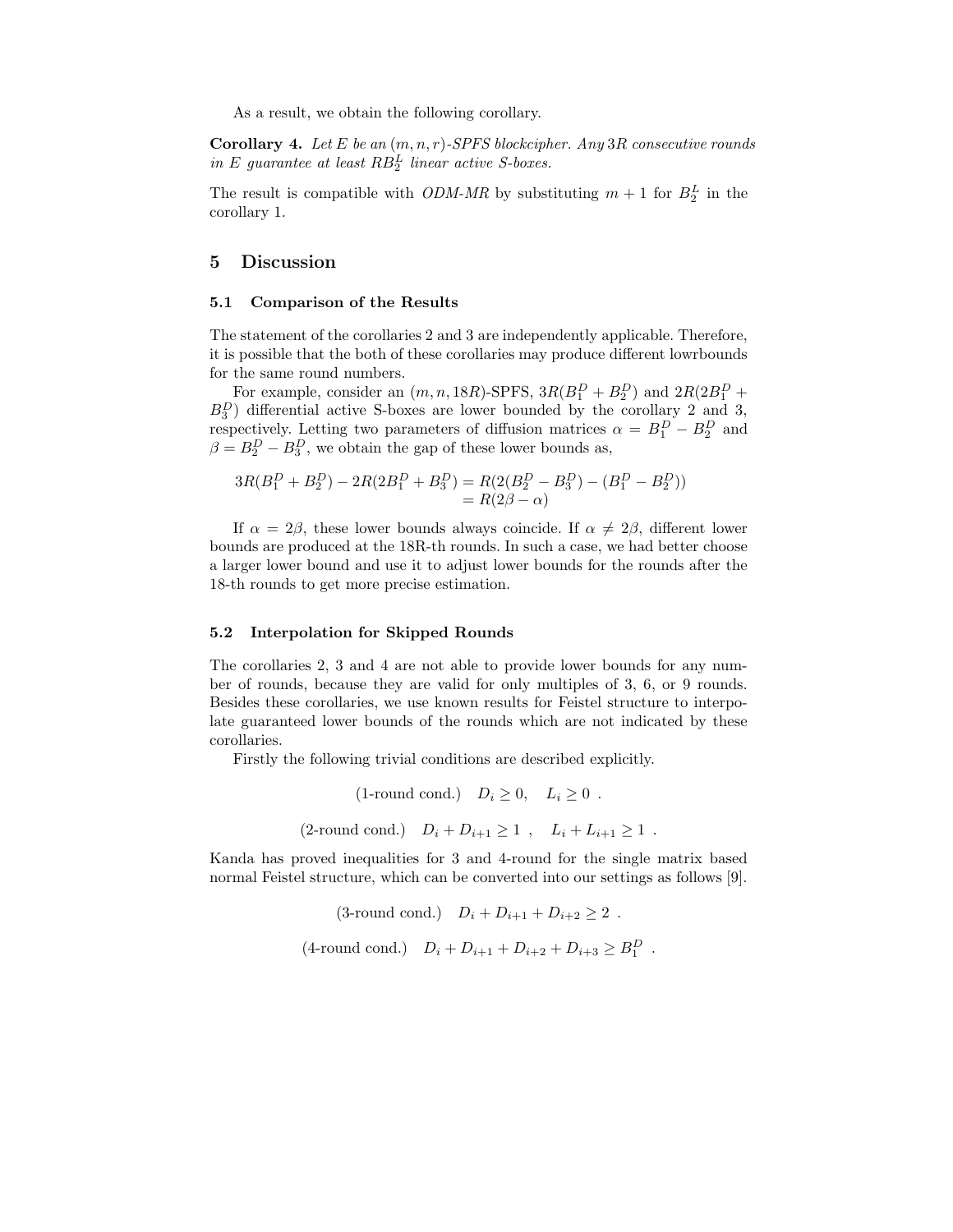Additionally, we use the following 5-round condition. The proof will be appeared in the appendix A.

(5-round cond.)  $D_i + D_{i+1} + D_{i+2} + D_{i+3} + D_{i+4} \geq B_1^D + 1$ .

We make use of these lower bounds for less than 5 consecutive rounds for differential active S-boxes and less than 2 consecutive rounds for linear active S-boxes to obtain the lower bounds for arbitrary round numbers.

# 5.3 Example Choice of Matrices

Here, we will demonstrate how to apply the generalized DSM theory to concrete Feistel structure to enhance the immunity against differential attack and linear attack by illustrating example matrices.

Let  $A_0$ ,  $A_1$  and  $A_2$  be  $8 \times 8$  matrices over  $GF(2^8)$  with irreducible polynomial  $x^8 + x^4 + x^3 + x^2 + 1 = 0$  as follows:

| 25814119<br>48458916<br>89695116<br>92581411<br>68969511<br>64845891 | $A_0 =$ | 19258141<br>11925814<br>41192581<br>14119258<br>81411925<br>58141192 | $A_1 =$ | 16896951<br>11689695<br>51168969<br>95116896<br>69511689<br>96951168 | $A_2 =$ | 16484589<br>91648458<br>89164845<br>58916484<br>45891648<br>84589164 |  |
|----------------------------------------------------------------------|---------|----------------------------------------------------------------------|---------|----------------------------------------------------------------------|---------|----------------------------------------------------------------------|--|
|----------------------------------------------------------------------|---------|----------------------------------------------------------------------|---------|----------------------------------------------------------------------|---------|----------------------------------------------------------------------|--|

Note that we chose the matrix  $A_0$  from Whirlpool hashing function's diffusion matrix for reference  $2$  [8].

Let  $A'_0$ ,  $A'_1$  and  $A'_2$  be 64 × 64 matrices over  $GF(2)$  which are equivalent to  $A_0, A_1$  and  $A_2$ , respectively. These matrices have the following properties <sup>3</sup>.

- 1.  $\mathcal{B}r_8(A'_0) = \mathcal{B}r_8(A'_1) = \mathcal{B}r_8(A'_2) = 9$ ,
- 2.  $\mathcal{B}r_8([A'_0|A'_1]) = \mathcal{B}r_8([A'_1|A'_2]) = \mathcal{B}r_8([A'_2|A'_0]) = 8$ ,
- 3.  $Br_8([A'_0|A'_1|A'_2]) = 8$ ,

4. 
$$
\mathcal{B}r_8([{}^tA_0'^{-1}|{}^tA_1'^{-1}]) = \mathcal{B}r_8([{}^tA_1'^{-1}|{}^tA_2'^{-1}]) = \mathcal{B}r_8([{}^tA_2'^{-1}|{}^tA_0'^{-1}]) = 8
$$
.

Property 1 indicates that each matrix is an optimal diffusion mapping itself since the branch number is column number plus 1, but the properties 2-4 indicate the combined matrices made from these matrices are not optimal. Our experiment shows that there are no set of matrices satisfying the optimality of property 2-4 within the following searching space.

- Irreducible polynomial is  $x^8 + x^4 + x^3 + x^2 + 1 = 0$ ,
- Each element of matrices is in hex values  $\{1,2,3,\ldots,\mathbf{e},\mathbf{f}\}\in GF(2^8)$ . They can be represented as at most 4-bit value.

<sup>&</sup>lt;sup>2</sup> The matrix is transposed so as to adjust our form  $y = Mx$  not  $y = xM$ 

<sup>&</sup>lt;sup>3</sup> The notion  $\mathcal{B}_{r_8}$  is defined in section 2.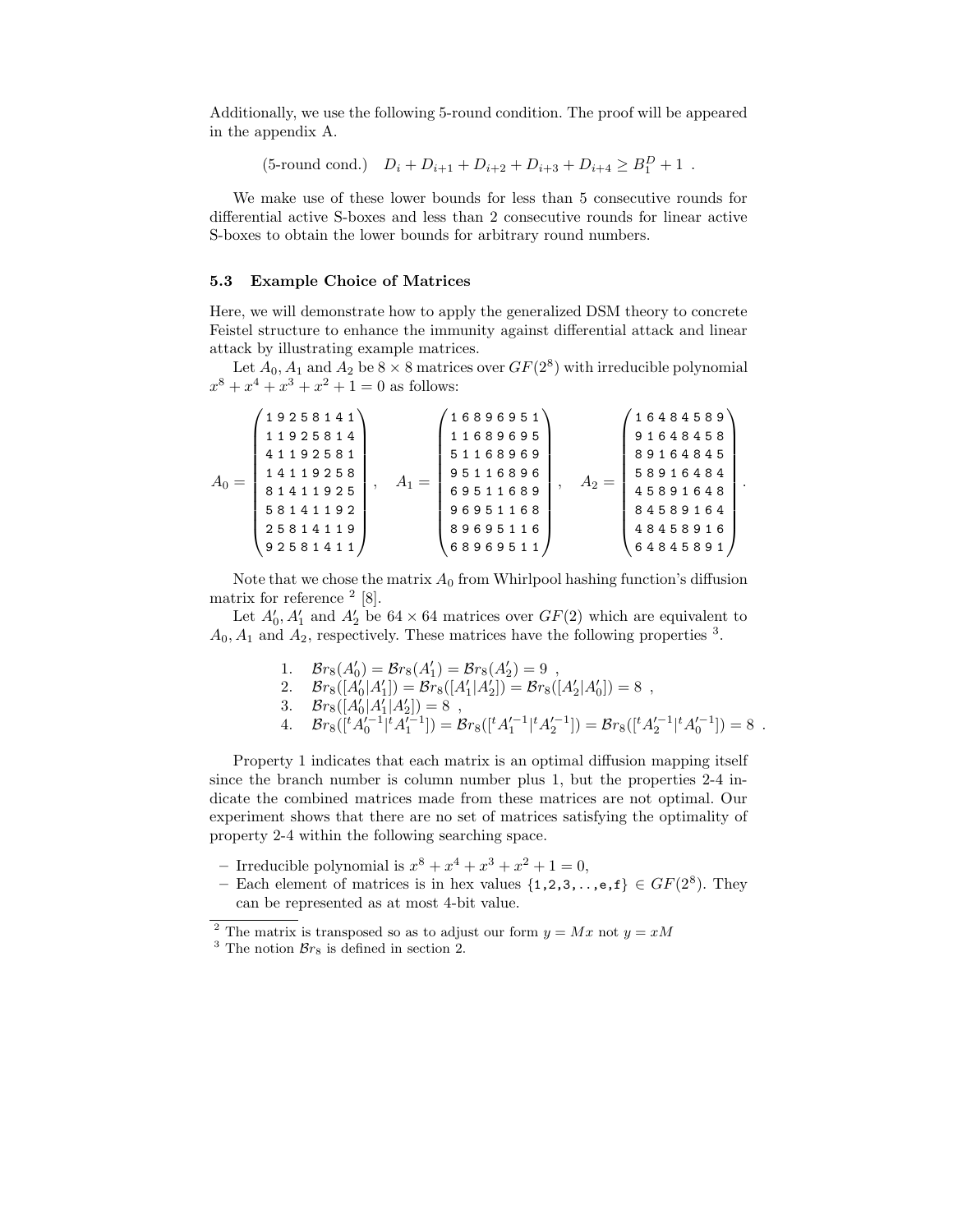Note that the searching space applied in finding the Whirlpool's diffusion matrix by the designers is subset of our searching space, and the smallness of the matrix elements is considered to contribute efficient implementations [2, 20].

Since we could not prepare optimal matrices in this setting, now we can make use of the previously obtained generalized theorems for Feistel structures using the above non-optimal matrices.

#### 5.4 Feistel Structures Using 2 or 3 Matrices in DSM

We consider two types of Feistel structures which belong to  $(8, 8, 2r)$ -SPFS. One is using two matrices, the other is using three matrices. These both structures can be used for 128-bit blockciphers due to  $m = n = 8$ . In appendix B, we will show the cases for 64-bit block Feistel structure as well.

Let F128A be an  $(8, 8, 2r)$ -SPFS which employs matrices  $A_0$  and  $A_1$  as  $M_{2i+1} = M_{2r-2i} = A_{i \mod 2}$  for  $0 \le i < r$  (see Fig 3 when  $r = 6$ ).



**Fig. 3.** Allocation of Matrices  $A_0$ ,  $A_1$  in F128A

Let F128B be an  $(8, 8, 2r)$ -SPFS which employs matrices  $A_0$ ,  $A_1$  and  $A_2$  as  $M_{2i+1} = M_{2r-2i} = A_{i \mod 3}$  for  $0 \leq i < r$  (see Fig 4 when  $r = 6$ ).



**Fig. 4.** Allocation of Matrices  $A_0$ ,  $A_1$ ,  $A_2$  in F128B

In the above situation, we know that in F128A,  $B_1^D = 9$ ,  $B_2^D = 8$ ,  $B_2^L = 8$ , and the corollaries 2, 4 and conditions in Sect.5.2 are effective. On the other hand, in F128B,  $B_1^D = 9, B_2^D = 8, B_3^D = 8, B_2^L = 8$ , and the corollaries 2, 3, 4 and conditions in Sect.5.2 are effective.

The results of the guaranteed number of active S-boxes for F128A and F128B with other additional information are shown in the Table 1. Columns labeled by 'Dif.' and 'Lin.' contain lower bounds of differential and linear active Sboxes, respectively. Additionally, we show the lower bounds for the weights of the characteristics, which is simply calculated by multiplying the lower bound and a index number of maximum differential or linear probability of S-boxes [4].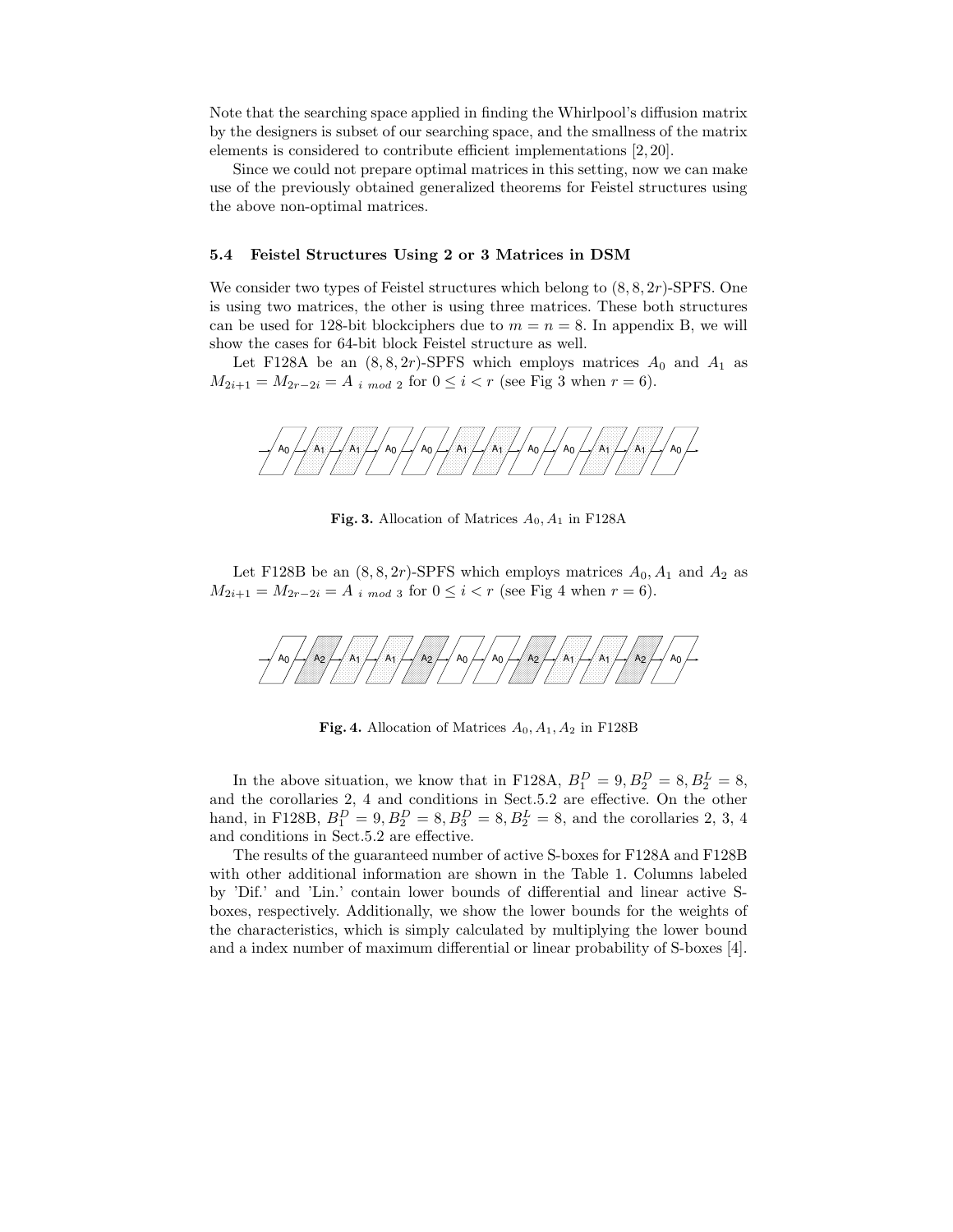|                | F128A    |                                        |                |             |                       |             |               | F128B                 |              |               |
|----------------|----------|----------------------------------------|----------------|-------------|-----------------------|-------------|---------------|-----------------------|--------------|---------------|
|                |          | $\overline{\mathrm{D}}$ if. $DP_{max}$ | $DP_{max}$     | Lin.        | $\overline{L}P_{max}$ | $LP_{max}$  | speed         | Dif.                  | Lin.         | speed         |
| round          |          | $2^{-6}$                               | $2^{-5}$       |             | $2^{-6}$              | $2^{-4.39}$ | (cycles/byte) |                       |              | (cycles/byte) |
| 1              | 0        | $\theta$                               | $\overline{0}$ | $\bf{0}$    | $\overline{0}$        | $\theta$    |               | $\bf{0}$              | $\mathbf{0}$ |               |
| $\overline{2}$ | 1        | 6                                      | 5              | $\mathbf 1$ | 6                     | 4.39        |               | $\mathbf 1$           | $\mathbf{1}$ |               |
| 3              | $\bf{2}$ | 12                                     | 10             | 8           | 48                    | 35.12       |               | $\overline{2}$        | 8            |               |
| $\overline{4}$ | 9        | 54                                     | 45             | 8           | 48                    | 35.12       |               | 9                     | 8            |               |
| 5              | 10       | 60                                     | 50             | 9           | 54                    | 39.51       |               | 10                    | 9            |               |
| 6              | 17       | 102                                    | 85             | 16          | 96                    | 70.24       |               | 17                    | 16           |               |
| $\overline{7}$ | 17       | 102                                    | 85             | 16          | 96                    | 70.24       |               | 17                    | 16           |               |
| 8              | 18       | 108                                    | 90             | 17          | 102                   | 74.63       |               | 18                    | 17           |               |
| 9              | 19       | 114                                    | 95             | 24          | 144                   | 105.36      |               | $\overline{{\bf 26}}$ | 24           |               |
| 10             | 26       | 156                                    | 130            | 24          | 144                   | 105.36      | 11.38         | 26                    | 24           | 11.65         |
| 11             | $27\,$   | 162                                    | 135            | 25          | 150                   | 109.75      |               | $27\,$                | 25           |               |
| 12             | 34       | 204                                    | 170            | 32          | 192                   | 140.48      | 13.60         | 34                    | 32           | 14.11         |
| 13             | 34       | 204                                    | 170            | 32          | 192                   | 140.48      |               | 34                    | 32           |               |
| 14             | 35       | 210                                    | 175            | 33          | 198                   | 144.87      | 15.75         | 35                    | 33           | 16.37         |
| 15             | 36       | 216                                    | 180            | 40          | 240                   | 175.6       |               | 36                    | 40           |               |
| 16             | 43       | 258                                    | 215            | 40          | 240                   | 175.6       | 17.93         | 43                    | 40           | 18.70         |
| 17             | 44       | 264                                    | 220            | 41          | 246                   | 179.99      |               | 44                    | 41           |               |
| 18             | 51       | 306                                    | 255            | 48          | 288                   | 210.72      | 19.88         | 52                    | 48           | 20.64         |

Table 1. Lower Bounds of Number of Active S-boxes and Weights of Characteristics

The considered S-boxes here have the maximum differential probability  $2^{-6}$  and  $2^{-5}$ , maximal linear probability  $2^{-6}$  and  $2^{-4.39}$  for reference<sup>4</sup>.

These weights of characteristics can be used to practically estimate the strength of the cipher against differential attack and linear attack [4]. In this case, the weight value should be larger than 128 with reasonable margin, for example 10-round F128A and 9-round F128B using  $2^{-6}$  S-box and 12-round F128A, F128B using the second S-box seem to hold minimum security. The difference between F128A and F128B is only the value of lower bound for 9-round and 18-round of differential active S-boxes. It implies that if 9-rounds immunity against differential attack is important, usage of 3 matrices should be taken into consideration.

Additionally, we mention a software implementation aspect. Software performance (in cycles per byte) of a moderately optimized C implementation of the F128A and F128B are measured on AMD Athlon64 4000+ (2.41GHz) with Windows XP Professional x64 Edition and Visual Studio .NET 2003. To use the lookup-table based implementation suitable for a 64-bit CPU, F128A requires a 32KB table (8  $\times$  8-bit input  $\times$  64-bit output  $\times$  2 matrices) and F128B requires a 48KB table (3 matrices) [2]. Though they need large tables, we confirm that they achieve practically enough speed in this environment.

<sup>&</sup>lt;sup>4</sup> The value  $2^{-6}$  is known best probability,  $2^{-5}$  and  $2^{-4.39}$  are experimentally obtained values that can be achieved by randomly chosen S-boxes in reasonable trials [4].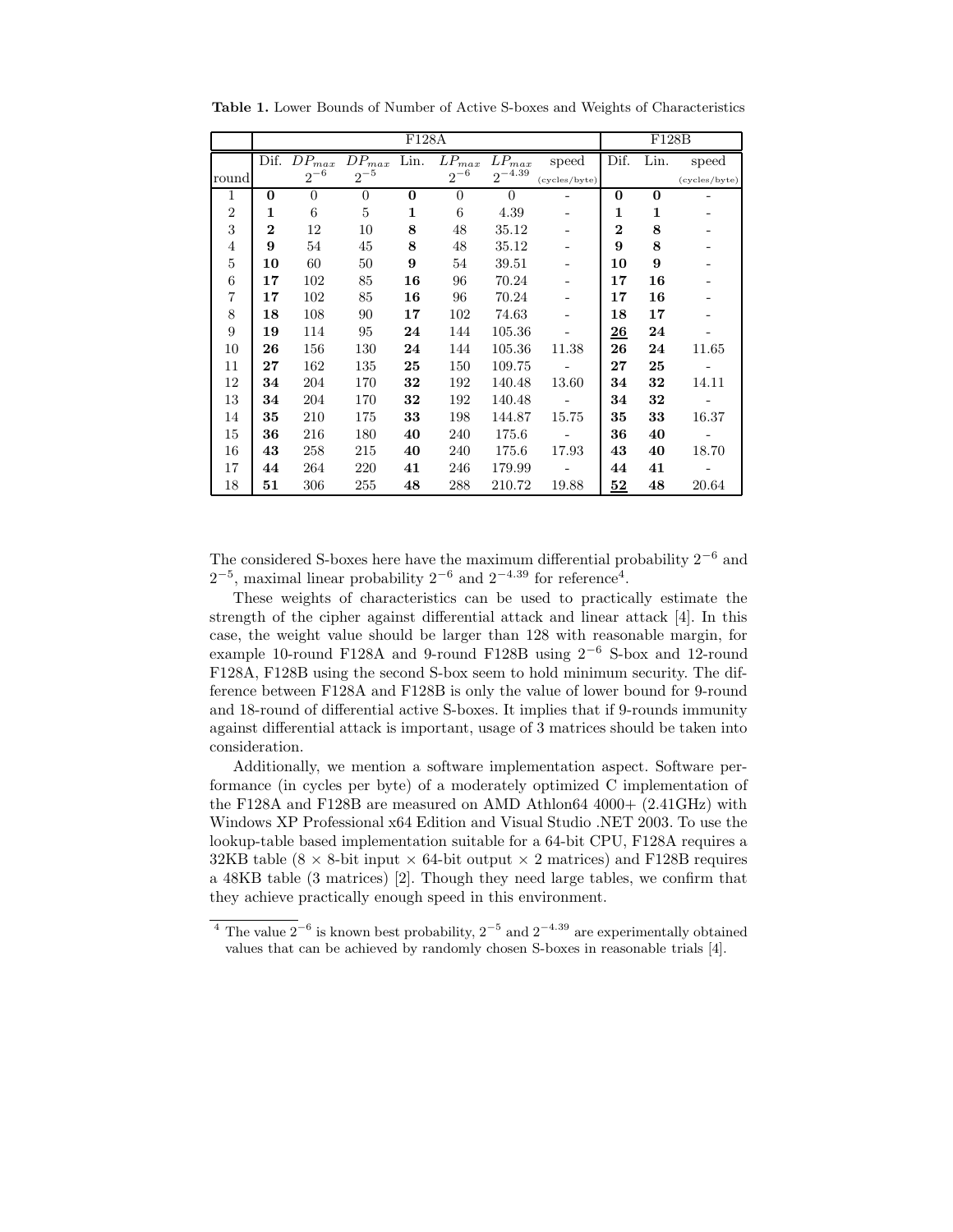From the above observation, it is revealed that our novel results can be used to theoretically estimate the strength of Feistel structures using DSM.

# 6 Conclusion

We provide extended theory for the guaranteed number of active S-boxes of Feistel structure with DSM, which is realized by replacing the condition of optimal mappings with general mappings. As a result, we established a simple tool to evaluate any rounds of Feistel structures using DSM which employs arbitrary types of diffusion matrices. The effects of the novel result are confirmed by evaluating certain Feistel structures with concrete example matrices.

Acknowledgments We thank Shiho Moriai for helpful discussions and suggestions. We also thank anonymous referees for their valuable comments.

# References

- 1. K. Aoki, T. Ichikawa, M. Kanda, M. Matsui, S. Moriai, J. Nakajima, and T. Tokita, "Camellia: A 128-bit block cipher suitable for multiple platforms." in Proceedings of Selected Areas in Cryptography – SAC 2000 (D. R. Stinson and S. E. Tavares, eds.), no. 2012 in LNCS, pp. 41–54, Springer-Verlag, 2001.
- 2. P. S. L. M. Barreto and V. Rijmen, "The Whirlpool hashing function." Primitive submitted to NESSIE, Sept. 2000. Available at http://www.cryptonessie.org/.
- 3. E. Biham and A. Shamir, "Differential cryptanalysis of des-like cryptosystems." Journal of Cryptology, vol. 4, pp. 3–72, 1991.
- 4. J. Daemen and V. Rijmen, "Statistics of correlation and differentials in block ciphers." in  $IACR$  ePrint archive  $2005/212$ , 2005.
- 5. J. Daemen and V. Rijmen, The Design of Rijndael: AES The Advanced Encryption Standard (Information Security and Cryptography). Springer, 2002.
- 6. H. Feistel, "Cryptography and computer privacy." Scientific American, vol. 228, pp. 15–23, May 1973.
- 7. Data Encryption Standard, "Federal Information Processing Standard (FIPS)." National Bureau of Standards, U.S. Department of Commerce, Washington D.C., Jan. 1977.
- 8. International Organization for Standardization, "ISO/IEC 10118-3: Information Technology - Security Techniques - Hash-functions - Part 3: Dedicated hashfunctions." 2003.
- 9. M. Kanda, "Practical security evaluation against differential and linear cryptanalyses for Feistel ciphers with SPN round function." in Proceedings of Selected Areas in Cryptography – SAC'00 (D. R. Stinson and S. E. Tavares, eds.), no. 2012 in LNCS, pp. 324–338, Springer-Verlag, 2001.
- 10. M. Luby and C. Rackoff, "How to construct pseudorandom permutations from pseudorandom functions." SIAM Journal on Computing, vol. 17, pp. 373–386, 1988.
- 11. M. Matsui, "Linear cryptanalysis of the data encryption standard." in Proceedings of Eurocrypt'93 (T. Helleseth, ed.), no. 765 in LNCS, pp. 386–397, Springer-Verlag, 1994.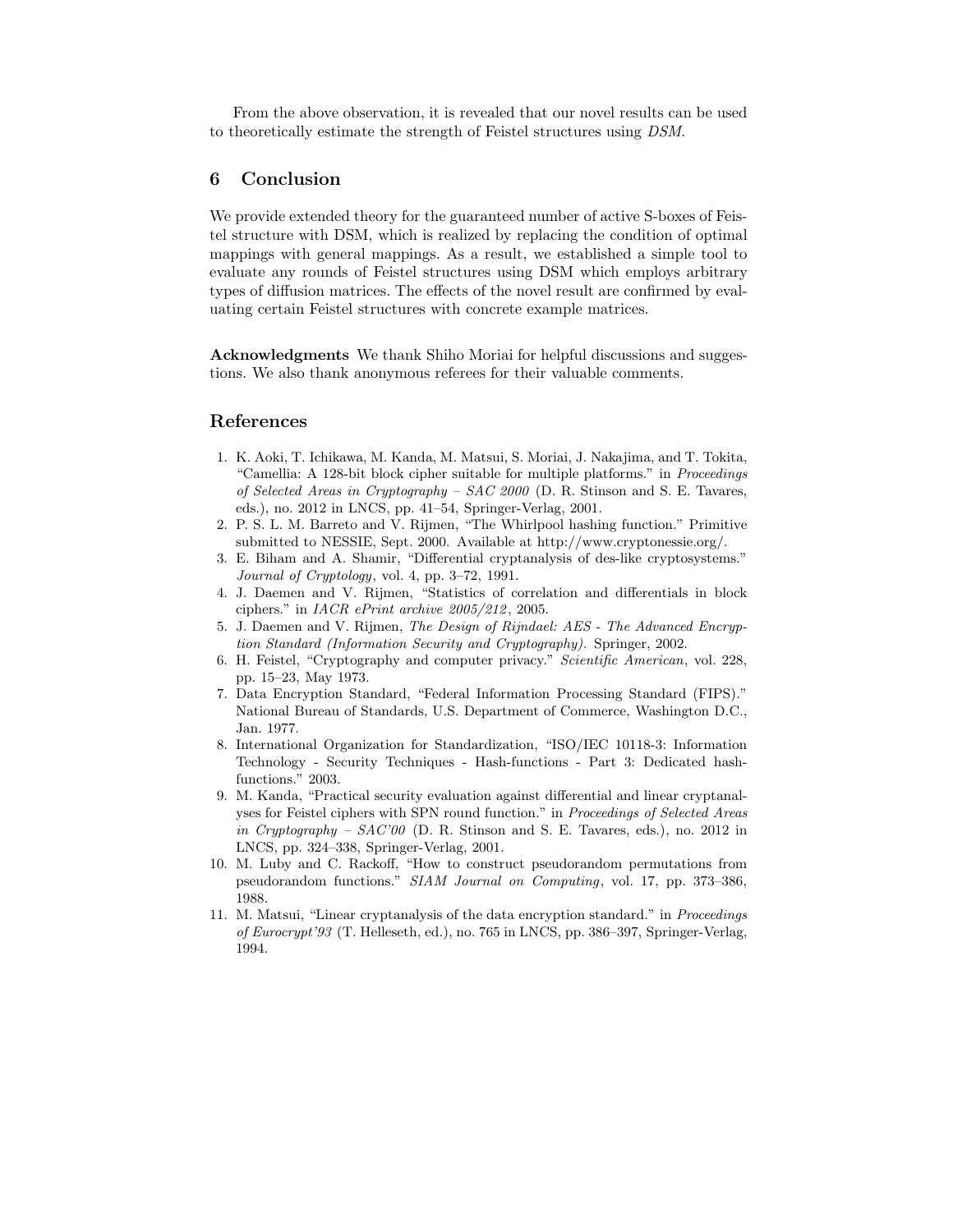- 12. M. Matsui, "New structure of block ciphers with provable security against differential and linear cryptanalysis." in Proceedings of Fast Software Encryption – FSE'96 (D. Gollmann, ed.), no. 1039 in LNCS, pp. 205–218, Springer-Verlag, 1996.
- 13. K. Nyberg and L. R. Knudsen, "Provable security against a differential cryptanalysis." in Proceedings of Crypto'92 (E. F. Brickell, ed.), no. 740 in LNCS, pp. 566–574, Springer-Verlag, 1993.
- 14. V. Rijmen, J. Daemen, B. Preneel, A. Bossalaers, and E. D. Win, "The cipher SHARK." in Proceedings of Fast Software Encryption – FSE'96 (D. Gollmann, ed.), no. 1039 in LNCS, pp. 99–111, Springer-Verlag, 1996.
- 15. R. L. Rivest, M. J. B. Robshaw, R. Sidney, and Y. L. Yin, "The RC6 block cipher." Primitive submitted to AES, 1998. Available at http://www.rsasecurity.com/.
- 16. B. Schneier and J. Kelsey, "Unbalanced Feistel networks and block cipher design." in Proceedings of Fast Software Encryption – FSE'96 (D. Gollmann, ed.), no. 1039 in LNCS, pp. 121–144, Springer-Verlag, 1996.
- 17. B. Schneier, J. Kelsey, D. Whiting, D. Wagner, C. Hall, and N. Ferguson, "Twofish: A 128-bit block cipher." Primitive submitted to AES, 1998. Available at http://www.schneier.com/.
- 18. T. Shirai, S. Kanamaru, and G. Abe, "Improved upper bounds of differential and linear characteristic probability for Camellia." in Proceedings of Fast Software En $cryption - FSE'02$  (J. Daemen and V. Rijmen, eds.), no. 2365 in LNCS, pp. 128– 142, Springer-Verlag, 2002.
- 19. T. Shirai and B. Preneel, "On feistel ciphers using optimal diffusion mappings across multiple rounds." in Proceedings of Asiacrypt'04 (P. J. Lee, ed.), no. 3329 in LNCS, pp. 1–15, Springer-Verlag, 2004.
- 20. T. Shirai and K. Shibutani, "On the diffusion matrix employed in the Whirlpool hashing function." NESSIE Public reports, 2003. Available at http://www.cryptonessie.org/.
- 21. T. Shirai and K. Shibutani, "Improving immunity of Feistel ciphers against differential cryptanalysis by using multiple MDS matrices." in Proceedings of Fast Software Encryption –  $FSE'04$  (B. Roy and W. Meier, eds.), no. 3017 in LNCS, pp. 260–278, Springer-Verlag, 2004.

## Appendix A

Here, we show the proof for the condition presented in the section 5.

By simply replacing the branch number symbol of the Kanda's Corollary 1 in [9] with our symbol  $B_1^D$ , we obtain

Corollary 5. The minimum number of differential active S-boxes in any four consecutive rounds satisfies

(i) 
$$
D_i + D_{i+1} + D_{i+2} + D_{i+3} \ge B_1^D
$$
 if and only if  $D_i = D_{i+3} = 0$ ,  
(ii)  $D_i + D_{i+1} + D_{i+2} + D_{i+3} \ge B_1^D + 1$  in the other cases.

Using the above corollary, we show the following lemma.

Lemma 4. The minimum number of differential active S-boxes in any 5 consecutive rounds satisfies

$$
D_i + D_{i+1} + D_{i+2} + D_{i+3} + D_{i+4} \ge B_1^D + 1.
$$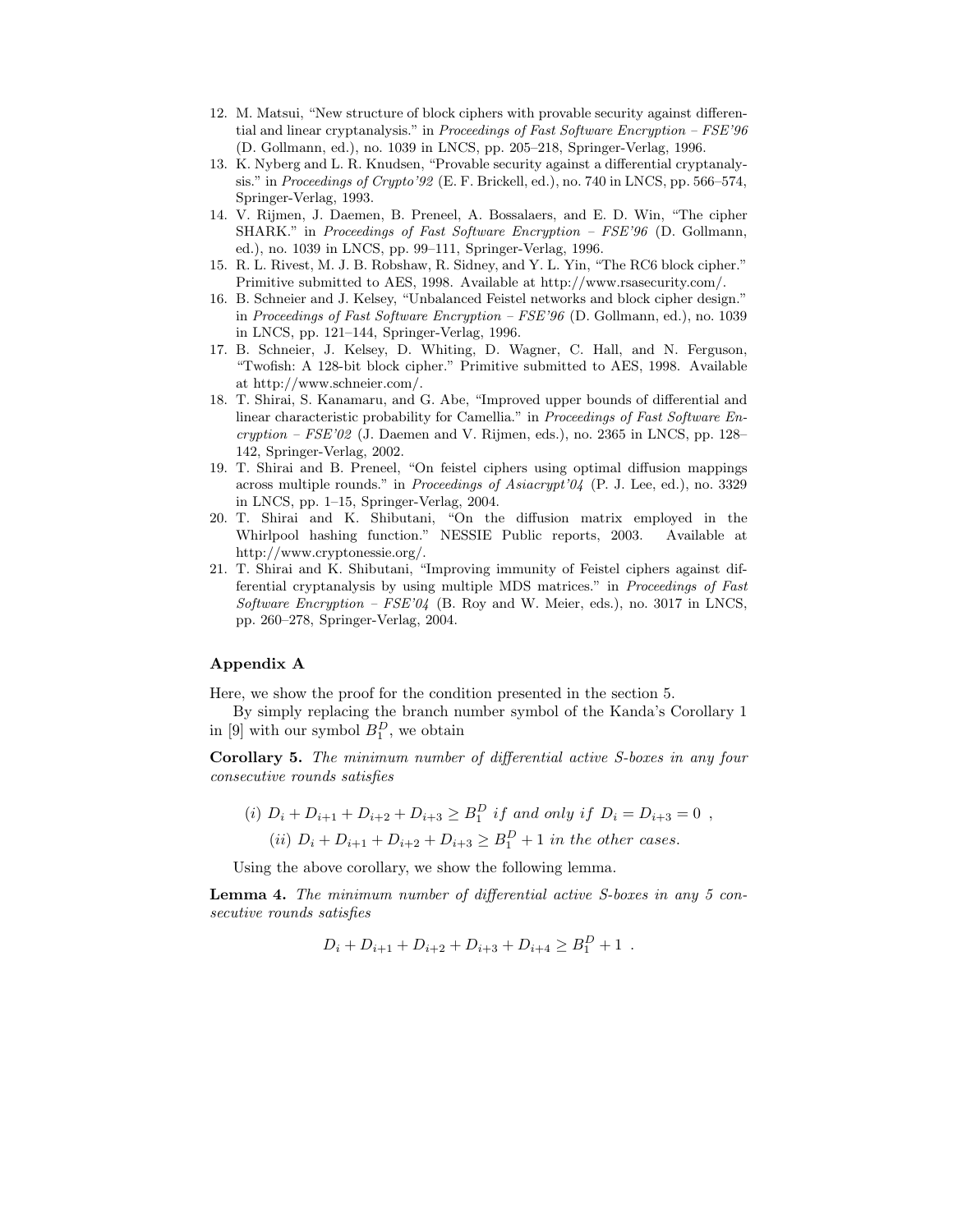*Proof.* If  $D_i \neq 0$  or  $D_{i+3} \neq 0$ , the inequality (ii) of the corollary 5 directly implies the above inequality. If  $D_i = D_{i+3} = 0$ , (i) implies  $D_{i+1} + D_{i+2} \ge B_1^D$ . By combining trivial condition  $D_{i+3}+D_{i+4} \geq 1$ , the desired condition is obtained immediately. immediately.

#### Appendix B

Let  $A_0$ ,  $A_1$  and  $A_2$  be  $4 \times 4$  matrices over  $GF(2^8)$  with irreducible polynomial  $x^8 + x^4 + x^3 + x + 1 = 0$  as follows.

$$
A_0 = \begin{pmatrix} 2 & 3 & 1 & 1 \\ 1 & 2 & 3 & 1 \\ 1 & 1 & 2 & 3 \\ 3 & 1 & 1 & 2 \end{pmatrix} , A_1 = \begin{pmatrix} 1 & 6 & 8 & 4 \\ 4 & 1 & 6 & 8 \\ 8 & 4 & 1 & 6 \\ 6 & 8 & 4 & 1 \end{pmatrix} , A_2 = \begin{pmatrix} 1 & 9 & 4 & a \\ a & 1 & 9 & 4 \\ 4 & a & 1 & 9 \\ 9 & 4 & a & 1 \end{pmatrix} .
$$

Let  $A'_0$ ,  $A'_1$  and  $A'_2$  be  $32 \times 32$  matrices over  $GF(2)$  which are equivalent to  $A_0$ ,  $A_1$  and  $A_2$ , respectively. These matrices have the following branch number properties.

1. 
$$
\mathcal{B}r_8(A'_0) = \mathcal{B}r_8(A'_1) = \mathcal{B}r_8(A'_2) = 5
$$
,  
\n2.  $\mathcal{B}r_8([A'_0|A'_1]) = \mathcal{B}r_8([A'_1|A'_2]) = \mathcal{B}r_8([A'_2|A'_0]) = 5$ ,  
\n3.  $\mathcal{B}r_8([A'_0|A'_1|A'_2]) = 5$ ,  
\n4.  $\mathcal{B}r_8([{}^tA'_0{}^{-1}|{}^tA'_1{}^{-1}]) = \mathcal{B}r_8([{}^tA'_1{}^{-1}|{}^tA'_2{}^{-1}]) = \mathcal{B}r_8([{}^tA'_2{}^{-1}|{}^tA'_0{}^{-1}]) = 5$ .

Contrary to the  $8 \times 8$  matrices cases, all of these conditions indicate that the branch numbers are optimal. Note that we chose the matrix  $A_0$  is from AES/Rijndael's diffusion matrix for reference [5].

Let F64A and F64B be a  $(4, 8, 2r)$ -SPFS which employs the matrices  $A_0, A_1$ and  $A_2$  same as in F128A and F128B, respectively. F64A and F64B can be used for 64-bit blockciphers. The lower bounds of active S-boxes indicated by our theory and weight of the characteristics are shown in Table 2.

We evaluate software performance (in cycles per byte) of a moderately optimized C implementation of the F64A and F64B are measured on an AMD Athlon64 4000+ (2.41GHz) with Windows XP Professional x64 Edition and Visual Studio .NET 2003 (same as Table 1 environment). We confirmed that they achieve practically enough speed in this environment. Moreover we expect that F64A and F64B can be implemented efficiently on 32-bit processors, because they require smaller tables than F128A and F128B do.